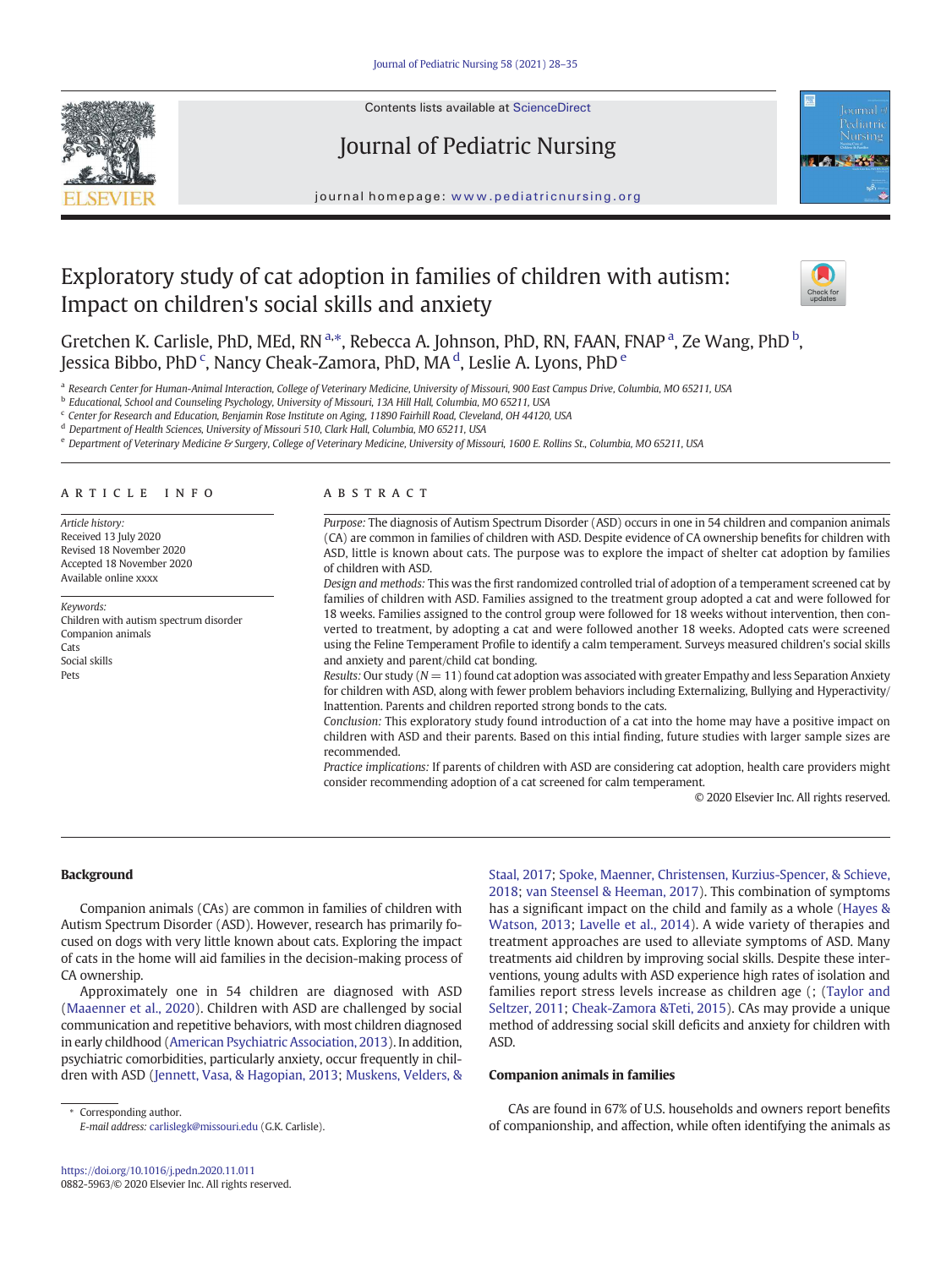members of the family (American Pet Products Association, 2019). Among typically developing children, CAs are identified as sources of social support and many children name their CAs when asked about close relationships (Bryant, 1990; Melson, Swarz, & G. F., 1994). CAs have also been associated with decreased stress in typically developing children (Gadomski et al., 2015; Hansen, Messinger, Baun, & Megel, 1999). While research examining CA benefits for children with ASD is less extensive than the typically developing population, evidence suggests CAs may provide benefits.

# Children with autism spectrum disorder and companion animals in families

CAs have been associated with improving social skills and positive displays of emotion for children with ASD (O'Haire, 2013). Children with ASD living with CAs were found to have greater social assertion, than children without CAs and their parents reported children benefiting from companionship, stress relief and learning responsibility from animal caretaking (Carlisle, 2015) (). Another study of children with ASD found introducing a new CA was associated with greater child prosocial behaviors (Grandgeorge et al., 2012).

In addition to child anxiety (Jennett et al., 2013), parents of children with ASD have greater stress than parents of children with other health issues (Postorino, Gillespie, Lecavalier, Smith, & Johnson, 2019; Schieve et al., 2011). Mothers report high levels of burden, low levels of wellbeing and poor quality of parent-child relationships (Taylor, & Taylor & Seltzer, 2011). These factors become worse when children have problem behaviors (Kring, Greenberg, & Seltzer, 2008). While mothers seem to experience the highest rates of parental stress, all family members report high stress rates (Lavelle et al., 2014; Ward, 2016). Stress in adults has been closely related to poor health (Barry et al., 2020). Parents' stress often stems from fear their children will be unable to manage their own safety and health care needs independently as they age (Cheak-Zamora, Teti, & First, 2015). Minimizing stress is imperative for the health of families of children with ASD. Lower parenting stress has been associated with living with CAs for parents of children with ASD (Allen, 2003; Carlisle et al., 2020; Hansen et al., 1999; Wright et al., 2015). Identifying a well-matched CA may aid stress relief.

While CAs can be beneficial to the entire family, parents of children with ASD frequently report being overwhelmed and lacking the necessary time for self and family care (Carlisle, 2015)(). For a CA to be beneficial to the family and alleviate stress for parents and children, the CA must be a good fit for the family. Housecats may be exceptionally well suited for families of children with ASD. A quiet calm tempered cat may increase the likelihood of positive outcomes for cat integration into families of children with ASD. No studies have examined attachment to cats in children with ASD and their parents.

## Cats as companion animals

CA temperament may play a role in the benefits for children with ASD. Benefits have been associated with trained CAs such as those in animal assisted therapy (O'Haire, 2017), and with service dogs (Burrows, Adams, & Spiers, 2008; Viau, Fecteau, Champagne, Walker, & Lupien, 2010). Animals working in those settings are typically described as calm and quiet. Children with ASD commonly present with hypo and/ or hyper-sensory issues, with sound over-reactivity being identified most often (Klintwall et al., 2011). Loud or overly playful CAs may heighten the child's environmental sensitivity and lead to additional behavioral problems. Parents of some children with ASD have reported their children had sensory issues related to dogs, which were large, loud and boisterous (Carlisle, 2014). The benefits associated with CAs for some children with ASD could be related to calm and quiet CA behavior. Housecats are a species known for their calm and quiet behavior. A self-report parent survey study by Hart et al. (2018) indicated cats younger than three years were more likely to be affectionate than

older cats. Children with ASD were described as having affectionate interactions with their cats and parents perceived their cats as providing a calming effect on their children (Hart et al., 2018).

Ease of care for cat owners, may increase the likelihood of positive outcomes for cat integration into families of children with ASD. A further benefit of a cat, compared with other CAs, may be flexibility for families. Parents of children with ASD reported travel limitations for dog ownership were a burden (Carlisle, 2014). The ability of cats to use a litter box and lack of the need for a daily walk may decrease parental burden.

#### Purpose

The overall purpose of this study was to investigate the effect of the introduction of a temperament screened shelter cat into the family of a child with ASD on child social skills and anxiety. This was a randomized controlled trial, which allowed the benefit of removing group selection bias. Toward this end, we posited the following hypotheses:

Hypothesis 1. Children with ASD will have more social skills after the introduction of a shelter cat into their family.

Hypothesis 2. Children with ASD will have lower anxiety after the introduction of a shelter cat into their family.

Hypothesis 3. Children with ASD and their parents will develop a bond with their adopted cat.

#### Methods

This study used a two-group randomized, repeated measures design with a delayed treatment control group. Shelter cats were adopted by families randomized to the treatment group, while the control group had no cat (Fig. 1). Participants randomized to the control group converted to the treatment group after 18 weeks and adopted a cat. We selected the 18-week period because children with ASD have been found to demonstrate behavior changes in 16 weeks (McNally Keehn, Lincoln, Brown, & Chavira, 2013). We posited such changes would be measurable by 18 weeks.

Our study complied with the university's Health Sciences Institutional Review Board (protocol #2008460) for human participants, and Animal Care and Use Committee (protocol #9583) meeting ethical standards for the cats. The study was registered with clinicaltrials.gov #NCT03625297.

Families were provided with cat supplies including a cat carrier, toys, litter box, along with food and litter throughout the study. Each family also received a climbing tree with scratching posts and a small soft covered apartment to serve as a quiet space for the cats. Educational material was provided in written and verbal forms including information on introducing a cat to a new home, litter box practices, cat play, and entertaining guests, which was sourced from The Ohio State Indoor Pet Initiative (The Ohio State Indoor Pet Initiative, 2018). Families were also provided access to a certified veterinary behaviorist who was available to answer questions or concerns about their cat's behavior.

#### Sample

The sample included children with ASD ages 6–14 years, and the child's primary caregiver (hereafter referred to as the parent). Human participants were recruited using contact information of parents from the database of the University of Missouri Thompson Center for Autism and Neurodevelopmental Disorders for children meeting inclusion criteria. We also promoted the study using email, newsletters, fliers, social media, and websites serving the geographical recruitment area.

Study inclusion criteria included English-speaking participants living less than 125 miles from the study site. Our exclusion criteria were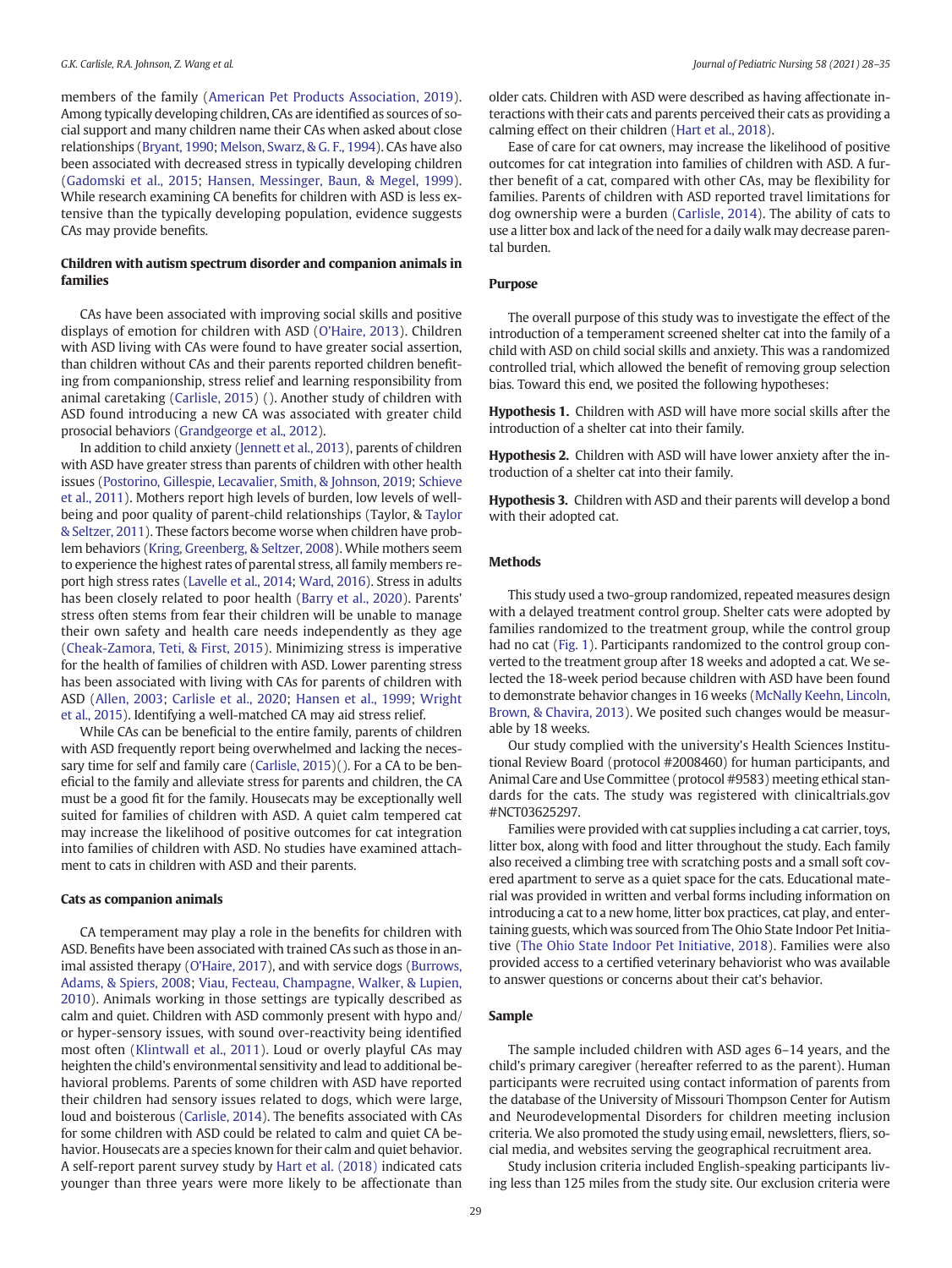



any family with a household member having cat allergies, dislike of cats or history of harming any animal. Families who currently lived with a cat were also excluded. Parents interested in participating were asked questions about these criteria during the consent process. Parents consented and children assented to adopt a shelter cat. Parents were required to complete the adoption procedure of the animal shelter and be approved for cat adoption. Parents agreed to assume responsibility for cat veterinary medical care upon adoption. Parents were informed they would be terminated from the study and the cat removed if evidence showed a cat's welfare was in jeopardy.

The cats were obtained from two local animal shelters. Cat inclusion criteria required cats to be 10 months to 4 years of age (estimated age since unknown in most cases). This age was chosen given adult cat temperament has not been found to significantly change after age eight months (Siegford, Walshaw, Brunner, & Zanella, 2003). Younger cats were also selected based on findings suggesting younger cats were engaged more with children with ASD than were older cats (Hart et al., 2018). Cats were current on vaccinations, spayed/neutered and free of health concerns at the time of adoption. All cats were assessed by study staff using the Feline Temperament Profile (FTP) to aid in assessing cat temperament (Siegford et al., 2003). To be eligible for adoption, cats were required to score at least 20 on the FTP, indicating docile temperament.

#### Instruments

#### *Demographics*

Parents completed a 19-item investigator developed Demographic Questionnaire (DQ) including parent's marital status, education and income, and parent's/child's age, gender, race/ethnicity, along with total number of children in the home.

# *Child outcome variables*

We used the Social Skills Improvement System Rating Scale (SSiSRS) to address Hypothesis 1. The SSiSRS is a 79-item instrument completed by parents to assess children's Social Skills (subscale items Communication, Cooperation, Assertion, Responsibility, Empathy, Engagement, and Self-control), and Problem Behaviors (subscale items Externalizing,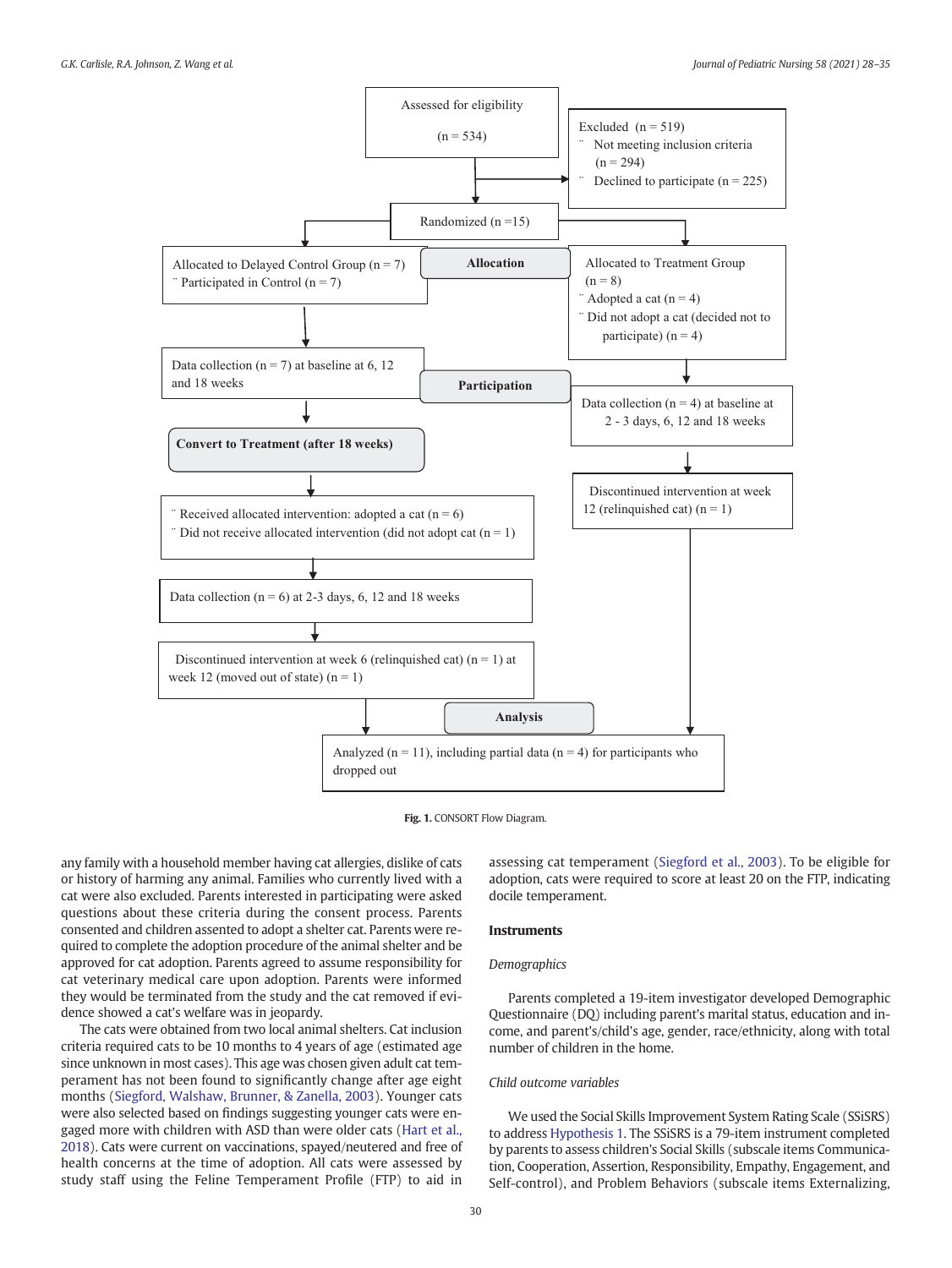Bullying, Hyperactivity/Inattention, Internalizing, and Autism Spectrum Behaviors) The SSiSRS includes a Likert scale with response options "never," "seldom," "often," and "almost always" (Gresham & Elliott, 2008). The Cronbach's alpha for the SSiSRS-parent-completed version was 0.93 and the test-retest reliability coefficient for Total Social Skills was 0.84. (Gresham, Elliott, Vance, & Cook, 2011). The coefficient alpha values for Total Social Skills from our data ranged from 0.89 to 0.97 across different time points. The SSiSRS also provided data in our study regarding children's Problem Behaviors (coefficient alpha values for Total Problem Behaviors across different time points from our data ranged from 0.71 to 0.94).

The Screen for Child Anxiety Related Emotional Disorders (SCARED) was used to address Hypothesis 2. The SCARED is a 41-item, parentcompleted instrument measuring children's anxiety and uses a Likert scale with response options "not true or hardly ever true," "somewhat true or sometimes true," and "very true or often true" with lower score indicating less anxiety (Birmaher et al., 1999). SCARED subscale items include Externalizing, Bullying, Hyperactivity/Inattention, Internalizing and Autism Spectrum. The coefficient alpha for the parentcompleted version was 0.90 (Birmaher et al., 1999). Due to an error, one item was inadvertently omitted, thus including only 40-items on the SCARED. The coefficient alpha values from our data for the Total SCARED ranged from 0.71 to 0.94 across different time points.

#### *Human-animal bond*

The Lexington Attachment to Pets Scale (LAPS) and Companion Animal Bonding Scale (CABS) were used to measure attachment to the cats for parents and children respectively, addressing Hypothesis 3. The LAPS is a 23-item instrument measuring attachment to pets and has a Likert scale with response options "strongly agree," "agree somewhat," "disagree somewhat," "disagree strongly," and "don't know, refuse" (Garrity, Stallones, Marx, & Johnson, 1989). The LAPS was significantly and positively correlated with Bradshaw's Attachment Scale for women's attachment to their cats (rho = 0.5969, *p* < .0001, *n* = 294) (Stammbach & Turner, 1999). A higher score equals a stronger attachment. The coefficient alphas based on our data ranged from 0.87 to 0.97 across different time points.

The CABS is an eight-item instrument measuring the bond between people and CAs (Poresky, Hendrix, Hosier, & Samuelson, 1987). The CABS has Likert scale response options of "never," "rarely," "often," "generally," and "always" and has been used reliably in children with ASD with Cronbach alpha estimates of 0.82 and 0.77 (Carlisle, 2015)(). A higher score equals a stronger attachment. The coefficient alpha values based on our data ranged from 0.71 to 0.90 across different time points. In cases where parents determined their child verbally capable of responding to questions, the child completed this instrument. If the child was determined not capable, the parent completed the CABS for the child.

#### *Feline temperament*

The Feline Temperament Profile (FTP) provided the measure of inclusion criterion for the cats. The FTP is a standardized temperament test of cat sociability, aggressiveness, flexibility, and cat-human compatibility (Siegford et al., 2003). No statistically significant difference was found in cats testing with acceptable scores before adoption, and at three and six months after adoption ( $F = 1.29$ .  $P = .28$ ) (Siegford et al., 2003). The FTP scores are stable in cats over eight months of age (Siegford et al., 2003).

#### Data collection

Pre-screening of human participants occurred via telephone with study staff to ensure inclusion criteria were met. Of 534 parents contacted and offered study participation information, 294 did not meet inclusion criteria (predominantly due to allergies or already cat owning) while 225 declined participation with most common reasons being they did not want a cat or lived in housing which prohibited pets. Fifteen parents agreed to participate, however during consent process, four parents declined so that 11 families enrolled. Families were randomized to treatment ( $n = 4$ ) or delayed treatment control groups  $(n = 7)$ . All data collection occurred in participant homes where parental consent and child assent were obtained and baseline data collected (DQ, SSiSRS and SCARED). The treatment group immediately adopted a cat. During treatment phase, data were collected at 2–3 days post adoption (LAPS and CABS) and at weeks 6, 12 and 18 (SSiSRS, SCARED, LAPS and CABS). Study staff read the CABS items to the children, if verbally capable, and a graphic depiction on an 8 ½ X 11 in. paper with progressively larger solid black colored circles was used. Study staff pointed to each circle as they asked children to respond to the Likert rating for each item, with the largest circle representing "always" and the smallest circle representing "never." Families in the control group participated in data collection at weeks 6, 12 and 18 (SSiSRS and SCARED), then converted to the treatment phase and adopted a cat and participated in an additional 18 weeks of data collection.

Cats were scored by study staff using the FTP at two participating shelters and those who had a score of at least 20 were identified as eligible for study adoption. Families in the treatment phase traveled to the shelter at a time convenient for them and selected from among eligible cats.

### Data analysis

The IBM Statistical Package for Social Sciences Statistics Version 25 was used for analysis. Mean scores were calculated at each data point for total and all subscales of each instrument. A significance level of 0.05 was considered statistically significant for all analyses.

To address Hypothesis 1, 2 and 3, repeated measures analysis of variance (ANOVA) were used. To test Hypothesis 1 and 2, data from the SSiSRS and SCARED were analyzed for the control phase and the treatment phase separately. For Hypothesis 3, data from the CABS and LAPS were analyzed during the treatment phase only, because they apply to cat ownership.

For each of the variables from the SSiSRS and SCARED, two separate repeated ANOVAs were conducted for the control phase and treatment phase respectively. For CABS and LAPS, a repeated measures ANOVA was conducted for each variable since data were only collected during the treatment phase. To assess internal consistency of items, the Cronbach's alpha coefficients were calculated for each instrument at each data collection time point. As a design quality control check, no statistically significant time effect on SSiSRS and SCARED during the control phase was identified.

#### Results

Eleven families participated in the study; four participants were in the initial treatment group and seven were in the delayed treatment control group. One family assigned to the delayed treatment control group left the study before cat adoption. Of the ten families that adopted cats, one child moved out of state 12 weeks after adoption to live with a different parent and took the cat to the new home. Two of the families relinquished their cats to the adopting shelters. In one case, the family reported relinquishing the cat at six weeks because the cat was eliminating outside the litter box and the child was not bonding with the cat. According to study staff, this parent voiced expectations the child would assume care of the cat after adoption, yet the child was reported having difficulty with these tasks. In the other family, the cat was relinquished at 12 weeks. The parent reported the child liked the cat but the cat cried while the child was gone at school and the parent did not like this behavior.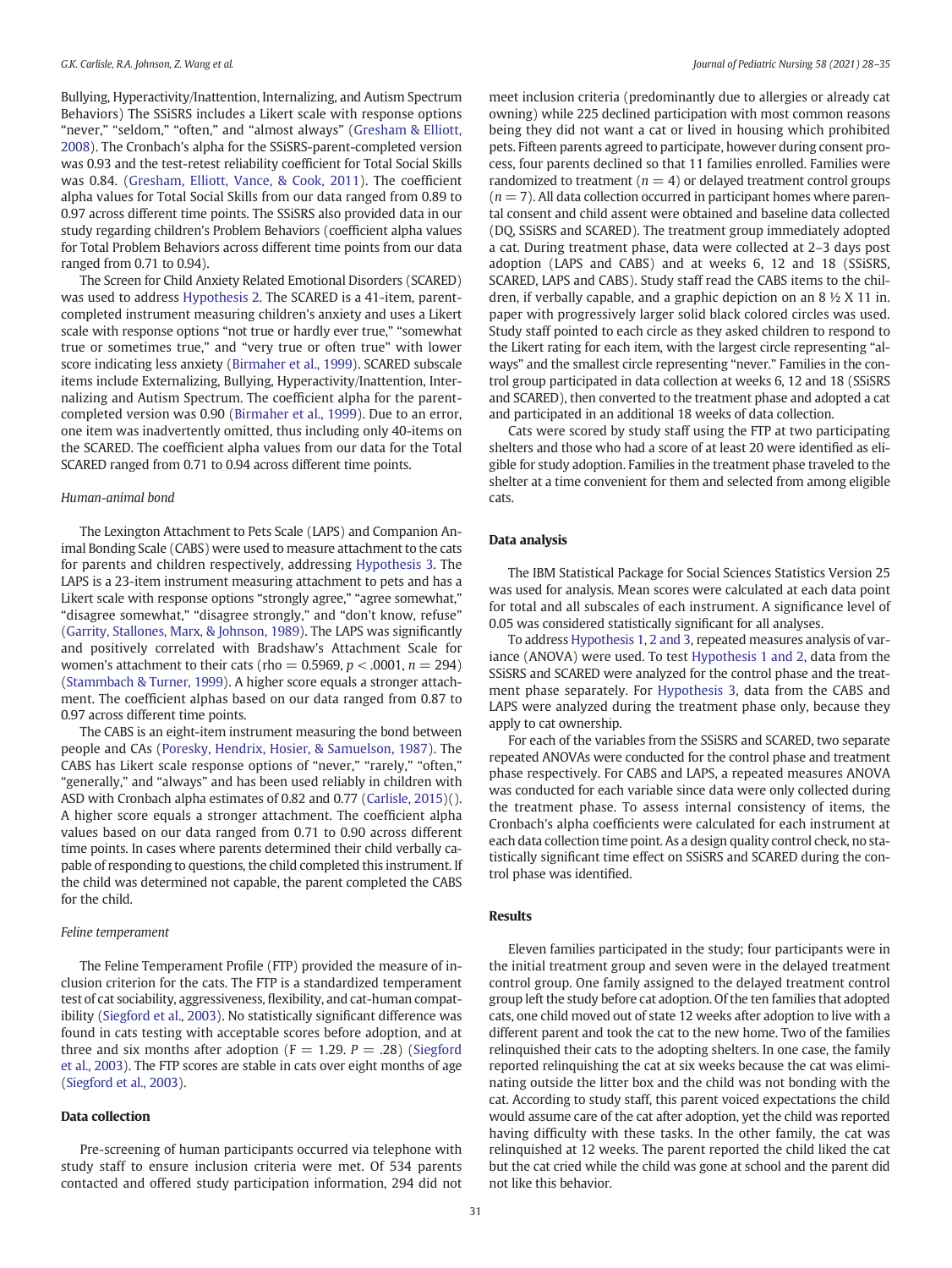Demographic characteristics are presented in Table 1. The control group, consisting of seven participants, was a delayed treatment group. They were combined with the initial treatment group, consisting of four participants, to provide data for the total treatment condition. Therefore, the "treatment" condition includes data from all participants because all received treatment. Demographic characteristics for the control (i.e., delayed treatment) group and the initial treatment group were similar. We also included a single item question of whether the child with ASD was afraid of animals, and if so, what animal(s). Three parents responded positively saying the fear was of dogs, and one of spiders.

#### *Hypothesis 1*

Children with ASD will have more social skills after the introduction of a shelter cat into their family. This hypothesis was partially supported by data from the SSiSRS instrument. In the control phase, there was no statistically significant time effect on Total Social Skills, Total Problem Behaviors, or any of the subscales. During the treatment phase there was statistically significant time effect for the subscale of Empathy (*F*  $(3,18) = 5.61, p = .007$ . More specifically, compared with baseline, Empathy was statistically significantly higher at week 12 ( $p = .006$ ), and at week 18 ( $p = .018$ ). Mean scores for Total Social Skills and subscales of Cooperation and Responsibility improved but did not reach statistical significance. As to Problem Behaviors, during the treatment phase there was statistically significant time effect for the subscales of Externalizing  $(F(3,18) = 4.24, p = .020)$ , Bullying  $(F(3,18) = 4.06,$  $p = .023$ ) and Hyperactivity/Inattention ( $F(3,18) = 3.16$ ,  $p = .050$ ). Compared with baseline, Bullying was statistically significantly lower at week 6 ( $p = .034$ ) and at week 12 ( $p = .033$ ) and Hyperactivity/

#### Table 1

Demographic characteristics of parents and children.

|                              | Cat Adopters $n = 10$      | Control $n = 7$            |
|------------------------------|----------------------------|----------------------------|
| Parents:                     |                            |                            |
| Age (years                   | Range 23-61, Mean<br>37.20 | Range 23-61, Mean<br>38.86 |
| Gender - female              | 10                         | 7                          |
| Number of children in        | Range 1-7, Mean 3.40       | Range 1-6, Mean 3.71       |
| home                         |                            |                            |
| Race/Ethnicity:              |                            |                            |
| African American             | 1                          | 1                          |
| Caucasian/Non-Hispanic       | $\overline{7}$             | 5                          |
| Native American              | $\overline{2}$             | 1                          |
| Family income:               |                            |                            |
| $<$ \$39,999                 | 1                          | $\overline{2}$             |
| \$40-64,999                  | 3                          | $\overline{2}$             |
| \$65-99,999                  | 3                          | $\mathbf{1}$               |
| $>$ \$100,000                | $\Omega$                   | 1                          |
| Education:                   |                            |                            |
| High school graduate         | 1                          | $\mathbf{1}$               |
| Some college                 | 5                          | 3                          |
| College degree               | 4                          | $\overline{2}$             |
| Graduate/professional        | $\Omega$                   | 1                          |
| degree                       |                            |                            |
| Marital status:              |                            |                            |
| Married                      | 6                          | 5                          |
| Divorced/separated           | 3                          | $\overline{2}$             |
| Never married                | 1                          | 1                          |
| Children:                    |                            |                            |
| Age (years)                  | Range 6-14, Mean 9.00      | Range 6-14, Mean 8.57      |
| Gender:                      |                            |                            |
| Female                       | 2                          | 2                          |
| Male                         | 8                          | 5                          |
| Race/Ethnicity:              |                            |                            |
| African American             | 1                          | 1                          |
| Caucasian/Non-Hispanic       | 7                          | 5                          |
| Native American              | $\overline{2}$             | $\mathbf{1}$               |
| Live with CA, other than cat | 6                          | $\overline{4}$             |
| Afraid of animals            | 3                          | $\theta$                   |

Inattention was statistically significantly lower at week  $6 (p = .042)$ and week 18 ( $p = .037$ ). Mean scores were lower over time for Total Problem Behaviors, but this did not reach statistical significance. Tables 2 and 3 present the descriptive statistics of variables at each time point for Social Skills and Problem Behaviors, respectively.

### *Hypothesis 2*

Children with ASD will have less anxiety after the introduction of a shelter cat into their family. Hypothesis 2 was partially supported by data from the SCARED instrument. In the control phase, there was no statistically significant time effect on the Total SCARED or any of the subscales. During the treatment phase, there was a statistically significant time effect for Separation Anxiety in the predicted direction.  $(F(3,18) = 4.57, p = .015)$ . The drop in Separation Anxiety was statistically significant from baseline to week  $6 (p = .047)$  and remained at similar levels after week 6 at weeks 12 and 18. Mean values were lower comparing baseline with week 18, but there was no statistically significant time effect for the subscales Panic Disorder, School Avoidance, Social Anxiety, or Generalized Anxiety. Table 4 presents the descriptive statistics of variables at each time point.

# *Hypothesis 3*

Children with ASD and their parents will develop a bond with their adopted cat. At two to three days after adopting a cat, parents and children reported strong bonds with their cat for LAPS and CABS, respectively. There were no statistically significant changes in either the LAPS or CABS bonding scores over time. Mean scores at each time point are shown in Table 5.

#### Discussion

The aim of this exploratory study was to identify whether children with ASD living in a family that adopted a temperament screened shelter cat would have increased social skills and decreased anxiety, and whether the child and parents would bond with the cat. In our study we found a significant time effect increase in Empathy after cat

#### Table 2

Descriptive statistics for the Social Skills items for each time point.

|                      | Treatment (Cat adopters) |               |               |               |
|----------------------|--------------------------|---------------|---------------|---------------|
| <b>SSISRS</b>        | <b>Baseline</b>          | 6 weeks       | 12 weeks      | 18 weeks      |
| Total social skills  |                          |               |               |               |
| Mean (SD)            | 2.57(0.43)               | 2.60(0.37)    | 2.66(0.33)    | 2.68(0.27)    |
| Range                | $1.85 - 3.09$            | $2.09 - 3.13$ | $2.13 - 3.13$ | $2.30 - 3.13$ |
| Communication        |                          |               |               |               |
| Mean (SD)            | 2.61(0.39)               | 2.79(0.37)    | 2.73(0.28)    | 2.76(0.33)    |
| Range                | $2.00 - 3.14$            | $2.14 - 3.29$ | $2.43 - 3.29$ | $2.14 - 3.14$ |
| Cooperation          |                          |               |               |               |
| Mean (SD)            | 2.73(0.44)               | 2.81(0.29)    | 2.81(0.28)    | 2.88(0.19)    |
| Range                | $2.00 - 3.50$            | $2.33 - 3.33$ | $2.17 - 3.17$ | $2.67 - 3.17$ |
| Assertion            |                          |               |               |               |
| Mean (SD)            | 2.69(0.66)               | 2.57(0.63)    | 2.68(0.57)    | 2.73(0.58)    |
| Range                | $1.43 - 3.43$            | $1.71 - 3.57$ | $2.00 - 3.43$ | $2.00 - 3.57$ |
| Responsibility       |                          |               |               |               |
| Mean (SD)            | 2.62(0.48)               | 2.72(0.42)    | 2.76(0.35)    | 2.83(0.17)    |
| Range                | $2.00 - 3.17$            | $2.17 - 3.50$ | $2.17 - 3.17$ | $2.50 - 3.50$ |
| Empathy <sup>*</sup> |                          |               |               |               |
| Mean (SD)            | 2.62(0.68)               | 2.76(0.67)    | 2.89(0.68)    | 2.79(0.60)    |
| Range                | $1.67 - 3.83$            | $1.67 - 3.67$ | $2.00 - 3.83$ | $2.17 - 3.50$ |
| Engagement           |                          |               |               |               |
| Mean (SD)            | 2.53(0.74)               | 2.46(0.64)    | 2.52(0.63)    | 2.47(0.44)    |
| Range                | $1.14 - 3.29$            | $1.57 - 3.14$ | $1.57 - 3.29$ | $1.71 - 3.00$ |
| Self-control         |                          |               |               |               |
| Mean (SD)            | 2.23(0.45)               | 2.16(0.34)    | 2.33(0.44)    | 2.39(0.43)    |
| Range                | $1.57 - 3.14$            | $1.71 - 2.71$ | $1.57 - 3.00$ | $1.71 - 2.86$ |

⁎ indicates variable had a statistically significant time effect at the 0.05 level.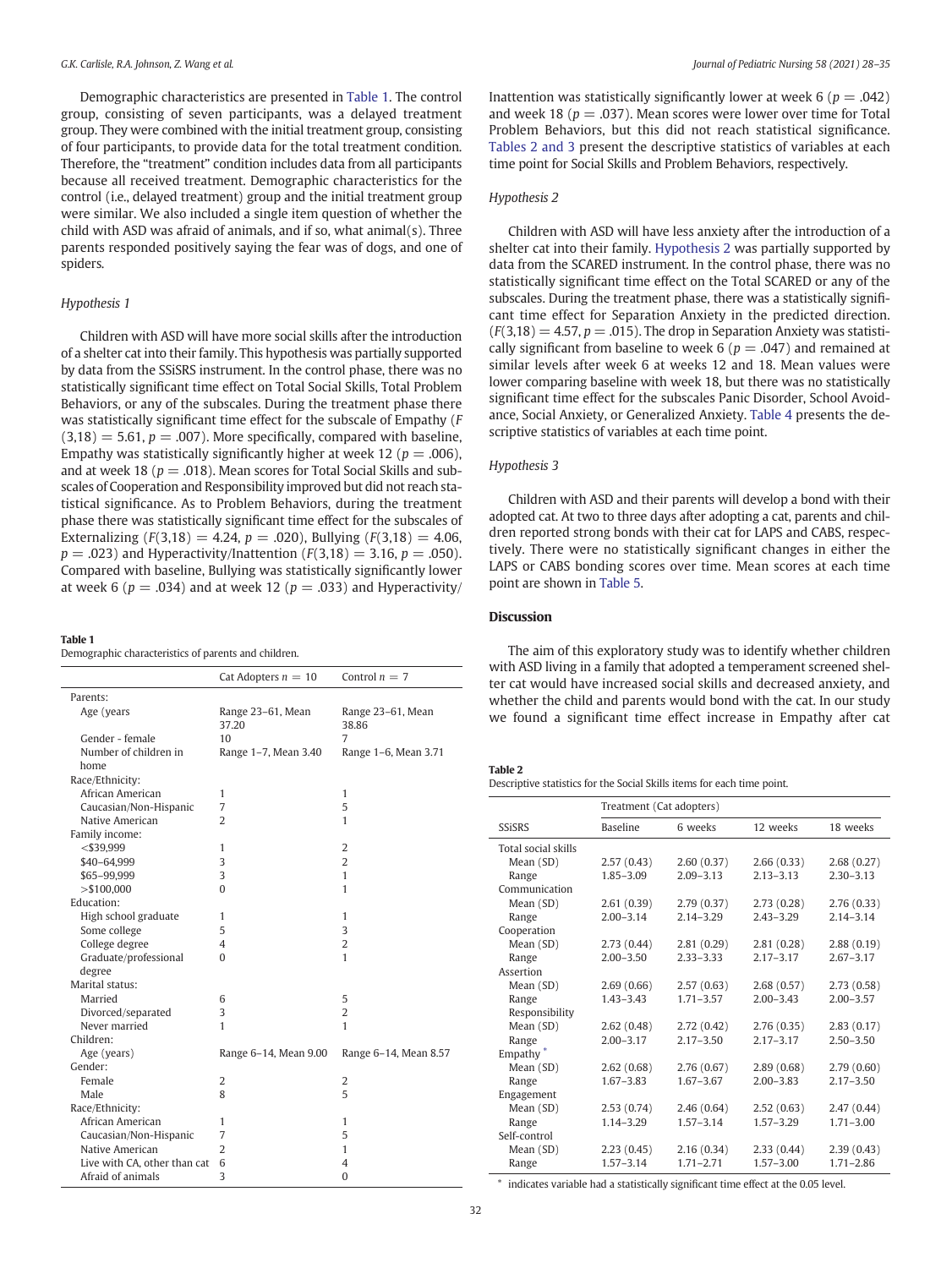#### Table 3

| Descriptive statistics for the Problem Behavior items for each time point. |  |
|----------------------------------------------------------------------------|--|
|----------------------------------------------------------------------------|--|

|                            | Treatment (Cat adopters) |               |               |               |
|----------------------------|--------------------------|---------------|---------------|---------------|
| SSiSRS                     | <b>Baseline</b>          | 6 weeks       | 12 weeks      | 18 weeks      |
| Total problem behaviors    |                          |               |               |               |
| Mean (SD)                  | 2.23(0.31)               | 2.11(0.33)    | 2.09(0.036)   | 2.05(0.49)    |
| Range                      | $1.85 - 2.91$            | 1.48-2.45     | $1.33 - 2.48$ | $1.06 - 2.61$ |
| Externalizing <sup>*</sup> |                          |               |               |               |
| Mean (SD)                  | 2.40(0.27)               | 2.28(0.38)    | 2.23(0.41)    | 2.12(0.56)    |
| Range                      | $2.08 - 3.00$            | $1.50 - 2.67$ | $1.33 - 2.58$ | $1.00 - 2.75$ |
| Bullying <sup>*</sup>      |                          |               |               |               |
| Mean (SD)                  | 2.28(0.24)               | 2.07(0.34)    | 2.04(0.37)    | 1.99(0.54)    |
| Range                      | $1.90 - 2.60$            | $1.40 - 2.50$ | $1.3 - 2.40$  | $2.50 - 1.99$ |
| Hyperactivity/Inattention* |                          |               |               |               |
| Mean (SD)                  | 2.39(0.45)               | 2.27(0.39)    | 2.27(0.40)    | 2.20(0.49)    |
| Range                      | $1.43 - 3.00$            | $1.57 - 2.71$ | $1.43 - 2.71$ | $1.14 - 2.57$ |
| Internalizing              |                          |               |               |               |
| Mean (SD)                  | 2.01(0.33)               | 1.94(0.36)    | 1.84(0.39)    | 1.94(0.49)    |
| Range                      | $1.57 - 2.57$            | $1.43 - 2.43$ | $1.00 - 2.29$ | $1.00 - 2.57$ |
| Autism spectrum            |                          |               |               |               |
| Mean (SD)                  | 2.41(0.39)               | 2.40(0.29)    | 2.41(0.35)    | 2.33(0.29)    |
| Range                      | 1.87-3.07                | $2.07 - 2.87$ | $2.00 - 2.93$ | $2.00 - 2.73$ |

⁎ indicates variable had a statistically significant time effect at the 0.05 level.

#### Table 4

|  | Descriptive statistics for the SCARED items for each time point. |  |
|--|------------------------------------------------------------------|--|
|--|------------------------------------------------------------------|--|

|                     | Treatment (Cat adopters) |               |               |               |
|---------------------|--------------------------|---------------|---------------|---------------|
| <b>SCARED</b>       | <b>Baseline</b>          | 6 weeks       | 12 weeks      | 18 weeks      |
| <b>Total SCARED</b> |                          |               |               |               |
| Mean (SD)           | 0.54(0.28)               | 0.47(0.24)    | 0.54(0.32)    | 0.46(0.33)    |
| Range               | $0.03 - 0.88$            | $0.15 - 0.85$ | $0.03 - 1.00$ | $0.00 - 0.90$ |
| Panic disorder      |                          |               |               |               |
| Mean (SD)           | 0.27(0.27)               | 0.24(0.21)    | 0.34(0.31)    | 0.34(0.43)    |
| Range               | $0.00 - 0.77$            | $0.00 - 0.54$ | $0.00 - 0.85$ | $0.00 - 1.15$ |
| School avoidance    |                          |               |               |               |
| Mean (SD)           | 0.30(0.31)               | 0.32(0.34)    | 0.17(0.28)    | 0.21(0.39)    |
| Range               | $0.00 - 0.75$            | $0.00 - 1.00$ | $0.00 - 0.75$ | $0.00 - 1.00$ |
| Social anxiety      |                          |               |               |               |
| Mean (SD)           | 0.73(0.53)               | 0.81(0.55)    | 0.83(0.64)    | 0.64(0.49)    |
| Range               | $0.00 - 1.83$            | $0.17 - 2.00$ | $0.00 - 1.67$ | $0.00 - 1.33$ |
| *Separation anxiety |                          |               |               |               |
| Mean (SD)           | 0.73(0.51)               | 0.54(0.24)    | 0.61(0.43)    | 0.52(0.32)    |
| Range               | $0.00 - 1.50$            | $0.14 - 0.86$ | $0.00 - 1.25$ | $0.00 - 0.88$ |
| Generalized anxiety |                          |               |               |               |
| Mean (SD)           | 0.72(0.44)               | 0.59(0.40)    | 0.72(0.57)    | 0.57(0.49)    |
| Range               | $0.00 - 1.44$            | $0.00 - 1.33$ | $0.00 - 1.56$ | $0.00 - 1.33$ |

indicates variable had a statistically significant time effect at the 0.05 level.

#### Table 5

Descriptive statistics for the CABS and LAPS for each time point.

|                      | Treatment (Cat adopters) |                    |                    |                    |
|----------------------|--------------------------|--------------------|--------------------|--------------------|
| Variables            | $2-3$ days               | 6 weeks            | 12 weeks           | 18 weeks           |
| CABS<br>Mean         | 22.1                     | 23.9               | 20.6               | 19.7               |
| Range<br><b>LAPS</b> | $11 - 29$                | $8 - 33$           | $11 - 26$          | $8 - 29$           |
| Mean<br>Range        | 79.8<br>$38 - 142$       | 85.6<br>$53 - 135$ | 88.2<br>$44 - 144$ | 76.9<br>$49 - 126$ |

adoption. Previous studies exploring empathy and CAs have had mixed results. Carlisle, 2014 found no significant difference in empathy for children with ASD with CAs versus no CAs. In another study, parents described the relationship between their child with ASD and their dog as helping their child to be more understanding and more empathetic (Harwood, Kaczmarek, & Drake, 2019). Daly and Morton (2006) found children who were bonded with their CAs had greater empathy.

Our study did find a trend in increasing social skills for Total Social Skills, Communication, Cooperation, Assertion, Responsibility and Selfcontrol. Increased social skills in children with ASD have been associated with dogs in animal assisted therapy (Martin & Farnum, 2002; Sams, Fortney, & Willenbring, 2006; Solomon, 2010); however, less is known about CAs in families. One study of children with ASD living with CAs found the children to have greater social skills than those not living with CAs (Carlisle, 2015). In families of typically developing children, parents reported obtaining a CA for the children to learn responsibility (Fifield & Forsyth, 1999). Similarly, parents of children with ASD have reported the ability of their child to learn responsibility as a reason for obtaining a CA (Carlisle, 2014). Our study was able to directly measure changes in responsibility based on children's SSiSRS scores and while we did not find significant increase in Responsibility after the adoption of their cat, we did find a trend in increased Responsibility. Exploring this relationship between CAs and responsibility may be especially meaningful since adolescents with ASD often report having limited independence (Smith, Maenner, & Seltzer, 2012).

In examining differences in problem behaviors for children with ASD and CAs, Viau et al. (2010) found a decrease in problem behaviors for children with ASD after the introduction of a service dog into the family. However, Carlisle, 2014 found no significance difference in problem behaviors for children with ASD who lived with a CA compared with no CA. Our finding of decreased problem behaviors for Externalizing, Bullying and Hyperactivity/Inattention on the SSiSRS was significant for time effect. Externalizing behaviors such as aggression, difficulty in controlling temper and being argumentative are more common in children with ASD than typically developing children (Bauminger, Solomon, & Rogers, 2010). These externalizing behaviors in children with ASD have been ranked by parents as more prevalent than other maladaptive behaviors (Hall & Graff, 2012) and associated with parent stress (Hall & Graff, 2012), so reductions may alleviate parent stress. Attentiondeficit/hyperactivity disorder (ADHD) has been identified as a comorbid condition in up to 52% of children with ASD (Montes & Halterman, 2007). Our findings of decreased Hyperactivity/Inattention after cat adoption show promise that cats may provide a calming influence for children with ASD. Additionally, children with ASD presenting with ADHD are more likely to display bullying behavior than typically developing children (Montes & Halterman, 2007). Given those findings, our study provides early exploratory evidence for cat adoption as a support for children with ASD, addressing co-occurring conditions of Bullying and Hyperactivity/Inattention. These findings reflect a need for additional studies to shed light on our results.

Insistence on sameness has been associated with anxiety in children with ASD (Uljarevic, Richdale, Evans, Cai, & Leekam, 2017), yet the introduction of a sentient being (a cat) has not been explored. Fear of animals is a challenge for some children with ASD, but no children in our study were reportedly afraid of cats. In this study, not only did we see no evidence for the disruptive impact of bringing in new cat into the home, we found the environmental change of adopting a cat was associated with significantly less Separation Anxiety. Identifying calm cats for families to adopt, may have alleviated some of the anxiety associated with change.

Measuring a time effect difference in the human-animal bond was challenging since participants reported strong bonds on the second or third day after adopting their cat, with no significant change over time. Other studies have found strong bonds of children with ASD and their CAs (Carlisle, 2015; Harwood et al., 2019). In this study, the addition of a cat to the family may have been exciting for the participants. Other investigators have reported parents of children with ASD may engage their child in a new activity at which time there is enthusiasm, but as time passed, the child lost interest in the activity, or it became burdensome (Claybaugh, Becerra, Deng, Ragusa, & Mataric, 2018). Yet in our study, the strength of the bond was maintained. In our case of the relinquished cat due to reported poor child bond, one factor contributing to poor bond may be that children with ASD often experience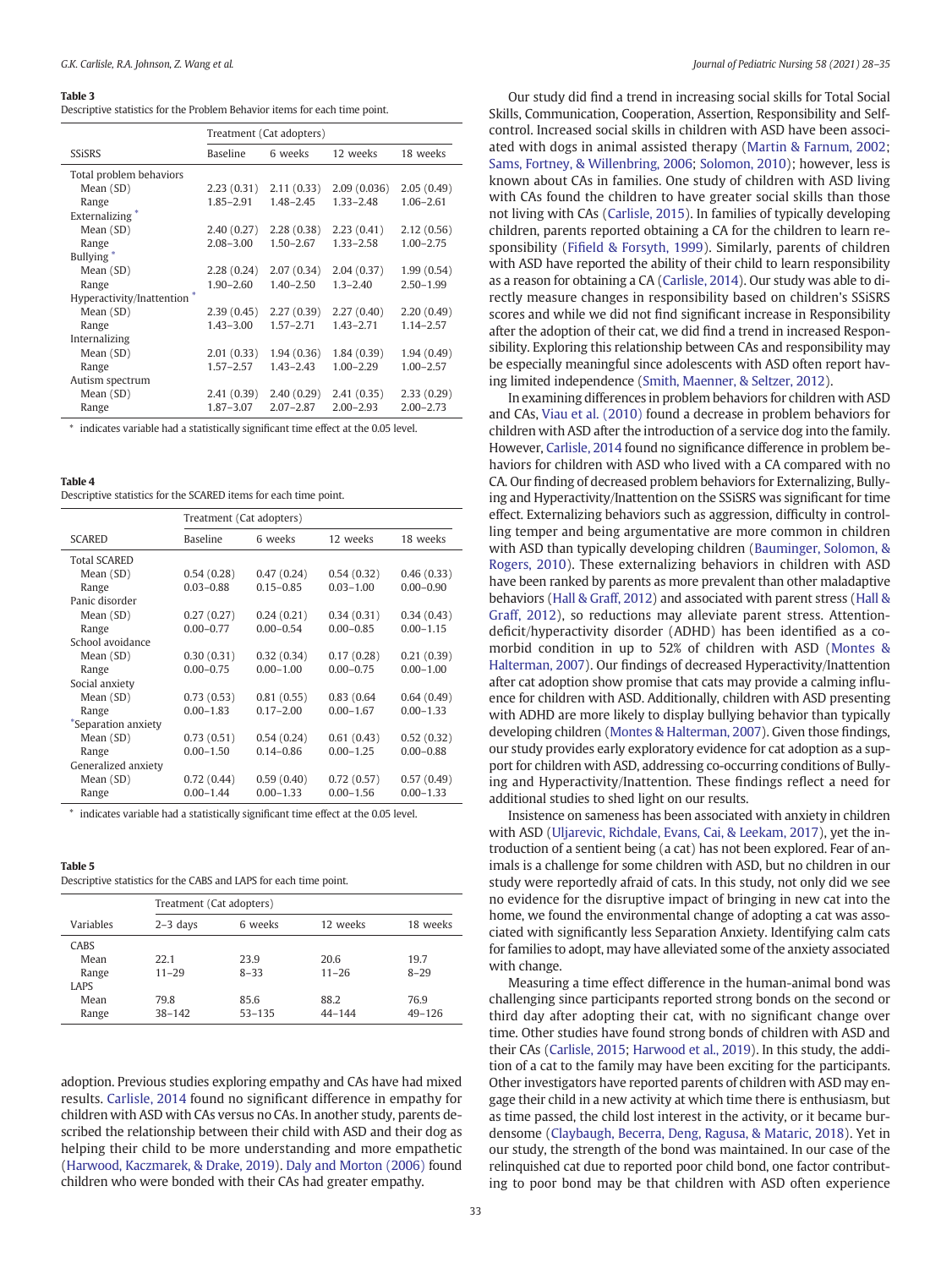emotional outbursts and have difficulty regulating their emotions (Ashburner, Ziviani, & Rodger, 2010). For some children, these outbursts may lessen the likelihood of bonding, as environmental stress has been associated with behavior problems and fear in cats (Casey & Bradshaw, 2000). Another parent relinquished her cat because it cried while her child was at school, a verbalized undesirable behavior. She reported her son loved the cat, but she may have perceived the benefit to her child was not worth the burden. In our study only one child was reported as not bonding well with their adopted cat, with others acclimating quickly with the children and their parents. Screening cats for a social and calm temperament may have played a key role in the success of these adoptions.

### *Practice implications*

If the family of a child with ASD is considering CA adoption, health care providers might consider recommending consideration of a cat. Housecats are a more socially reserved and quiet CA and thus may be a good match for a child with ASD, while being less burdensome for the parent.

Parents should be coached to have realistic expectations of cat behavior and child caretaking ability. Parents should expect an adjustment period and not relinquish a cat without allowing acclimation time. When interviewing families who are considering or who have recently adopted a cat, the child's responsibility may not improve immediately. In our study, responsibility did not improve until 12 weeks after adoption. Parents may need assistance from their health care provider in establishing progressive and realistic expectations of CA care. If the health care provider learns a CA's behavior is causing family stress, the provider should refer parents to their veterinarian for assistance in behavior modification of the cat.

Shelter staff need to assist families of children with ASD by screening adoptable cats for social and calm temperament. The staff should also discuss with parents the likelihood that cats may be stressed on initial arrival in the home, and it may take 12 weeks for the cat to adapt.

#### *Limitations*

A challenge in this study was recruitment. Despite community advertising and the ability to prescreen families for eligibility utilizing a large database only 11 families consented to participation. Therefore, generalization is limited, including the recognized selection bias of those willing to adopt a cat. We also allowed participation by families that had previously owned a cat, creating an additional bias. However, given the prevalence of cat ownership, it would be nearly impossible to conduct the study if we excluded families who never owned a cat. Thus, we allowed this scenario, but excluded families owning a cat at the time of enrollment.

Our sample was small, so while we found several statistically significant changes during the treatment phase, our study was underpowered and thus limiting time effect findings. Important to note was that while not significant, nearly all the subscale items changed in the predicted direction.

Out of the scope of this study was cat impact on the daily life of the parent. Evidence suggests incorporating a service animal into a family may add to the daily tasks of parents (Bibbo, Rodriguez, & O'Haire, 2019), so incorporation of a CA would likely do the same. Future work should include the impact on the parents.

Immediately strong bond scores after adoption, decreased likelihood of increase over time, however scores might have decreased given the caretaking burden. We found no change in parent bond over time and LAPS and CABS had strong coefficient alpha coefficients over time, indicating strong internal consistency.

Cat stress levels were studied and will be reported in a separate publication.

# Conclusion

The children in our study had better Empathy and less Separation Anxiety following adoption of a cat. They also had fewer problem behaviors exhibited by less Externalizing, Bullying and Hyperactivity/Inattention. Children and parents felt strong bonds with their new cat, almost immediately after adoption and despite the cat caretaking burden, these bonds did not decrease over time. Temperament screened shelter cats may be beneficial for some children with ASD while not necessarily imparting undue burden to the children's parents. Further research is indicated to confirm these findings in a larger sample.

#### Authorship contributions

Gretchen K. Carlisle provided substantial contribution to conception and design of the study, coordinated data collection, analyzed and interpreted the data, wrote the initial draft of the manuscript, revised and approved the manuscript for final submission.

Rebecca A. Johnson provided substantial contribution to the conception and design of the study, analyzed and interpreted the data, revised and approved the manuscript for final submission.

Ze Wang analyzed the data, provided critical revision and approved of the manuscript for final submission.

Jessica Bibbo participated in the design of the study, provided revision and approved the manuscript for final submission.

Nancy Cheak-Zamora analyzed the data, provided critical revision and approved of the manuscript for final submission.

Leslie A. Lyons participated in the design of the study, revised and approved of the manuscript for final submission.

#### Funding

This study was funded by the Human Animal Bond Research Institute (HABRI) (HAB 17–001) and the Winn Feline Foundation (W17–031).

#### Declaration of Competing Interest

The authors declare that they have no conflict of interest.

#### Acknowledgments

We would like to especially acknowledge the commitment of the children and parents who participated in our study. We are grateful to the partnering shelter organizations and their staff. We also thank the following study team members for their contributions: Dr. Willie Bidot, Timothy Brosi, Elizabeth Deckert, Pia Gomez, Dr. Colleen Koch and Emily Rife.

#### References

Allen, K. (2003). Are pets a healthy pleasure? The influence of pets on blood pressure. *Current Directions in Psychological Science*, *12*(6), 236–239. https://doi.org/10.1046/j. 0963-7214.2003.01269.x.

- American Pet Products Association (2019). *American Pet Products Association National Pet Owners Survey https://www.americanpetproducts.org/press\_industrytrends.asp.*
- American Psychiatric Association (2013). *Diagnostic and statistical manual of mental health disorders* (5th ed.). https://doi.org/10.1176/appi.books.9780890425596.
- Ashburner, J., Ziviani, J., & Rodger, S. (2010). Surviving in the mainstream: Capacity of children with autism spectrum disorders to perform academically and regulate their emotions and behavior at school. *Research in Autism Spectrum Disorders*, *4*(1), 18–27. https://doi.org/10.1016/j.rasd.2009.07.002.
- Barry, V., Stout, M. E., Lynch, M. E., Mattis, S., Tran, D. Q., Antun, A., ... Kempton, C. L. (2020). The effect of psychological distress on health outcomes: A systematic review and meta-analysis of prospective studies. *Journal of Health Psychology*, *25*(2), 227–239. https://doi.org/10.1177/1359105319842931.
- Bauminger, N., Solomon, M., & Rogers, S. (2010). Predicting friendship quality in autism spectrum disorders and typical development. *Journal of Autism and Developmental Disorders*, *40*(6), 751–761. https://doi.org/10.1007/s10803-009-0928-8.